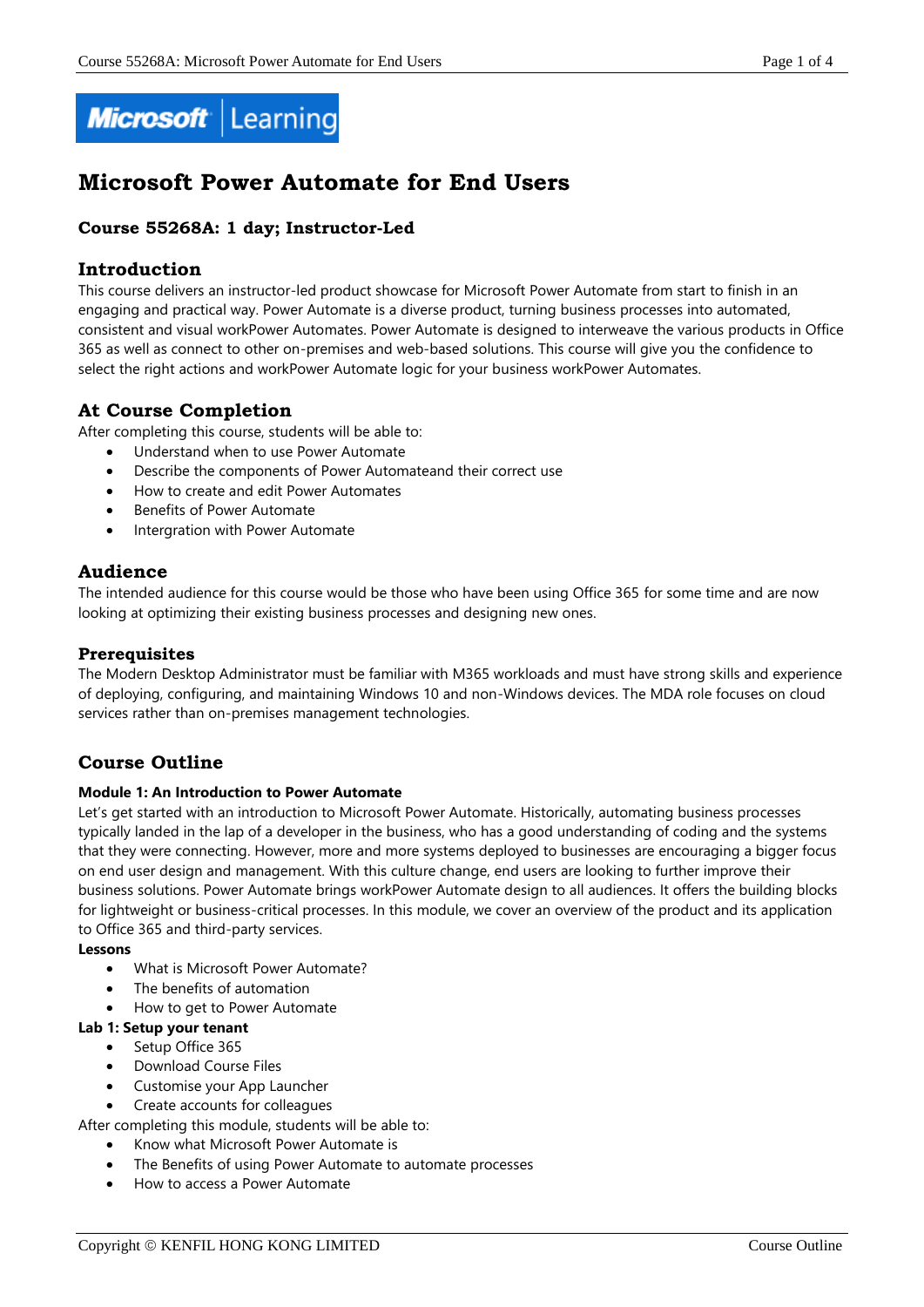#### **Module 2: Getting Started with Power Automate**

We begin our discovery of Microsoft Power Automate by building our first business process. We will discuss how to use templates to get started with Power Automate or how to use a blank template to start with no defined actions. Once in the product, we will give you a tour of the editor, workPower Automate management page and the home screen to help you navigate around the product. Next, we will start to add, edit and remove actions from our workPower Automate template in order to customise the Power Automate for a specific business need. Once ready we will publish and trigger the workPower Automate to test that it works as expected. We will finish this module by discussing how to turn a Power Automate on or off as well as deleting a Power Automate.

#### **Lessons**

- Using Power Automate templates
- Navigating in Power Automate
- Editing a Power Automate
- Publish and trigger a Power Automate
- Turn off or delete a Power Automate
- **Lab 1: Building processes in Office 365**
	- Create a Team with a channel
	- Build an absence business process
	- Testing the absence process
	- Optional: Create Feedback Form
	- Optional: Power Automate to Notify of Bad Ratings
	- Optional: Test your Form and Power Automate
- After completing this module, students will be able to:
	- How to use Power Automate tempaltes
	- How to navigate around Power Automate
	- How to edit Power Automates
	- How to publish and trigger Power Automates
	- How to turn off or delete Power Automates

## **Module 3: Power Automate logic**

Decision making during a business process is often a bottleneck. Waiting for decisions or information to steer the workPower Automate towards its goal is dependent on how long the involved party spends on the task. This could be mitigated if the desired information is found declared elsewhere for example, as a document property or a form entry to name a few examples. Logic in a workPower Automate allows existing information to push the workPower Automate down multiple paths. This often speeds up workPower Automate duration and minimizes human input. In this module, we will look at the core logic found in Power Automate and a practical application of each option. **Lessons**

- Adding conditions
- Designing switches
- Using apply to each
- Configuring do until logic
- Adding a scope

## **Lab 1: Scheduling documentation reviews**

- Setup a policy library in SharePoint
- Design a policy review schedule
- Testing the policy review process
- Optional: Notify if a file nears review

After completing this module, students will be able to:

- How to add condtions in a Power Automate
- How to design switches for a Power Automate
- How to use apply to each
- How to configure do until logic
- How to add a scope

## **Module 4: Integration**

Businesses will often user a selection of productivity tools and services beyond Office 365. Marketing teams may use Facebook and Twitter whereas a sales team may use Salesforce to manage their customers. Power Automate provides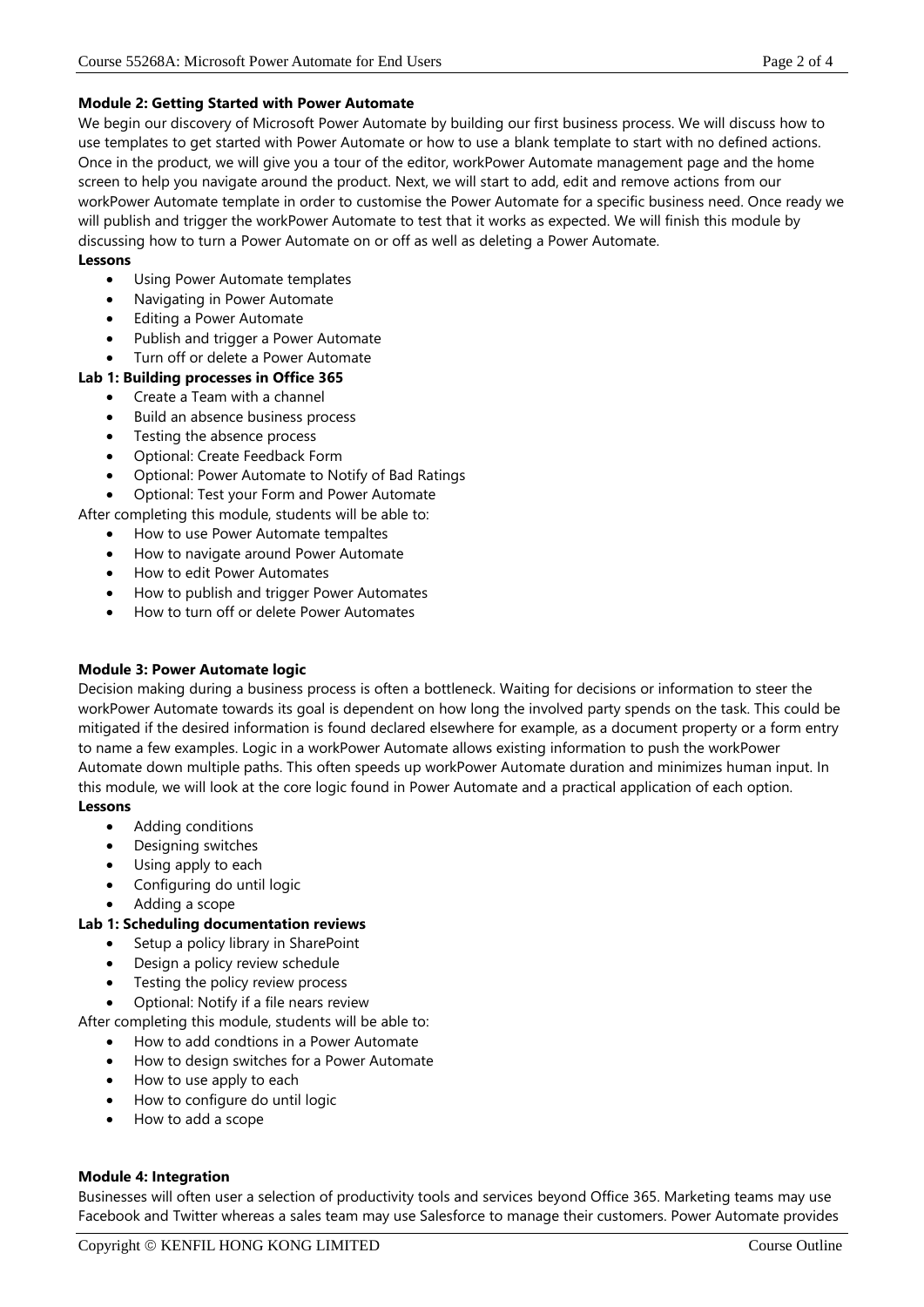connectors for popular services allowing your processes to extend beyond Office 365 to other web services. Connections can even be made to on-premises servers, allowing your business systems house at the office to take part in your processes.

## **Lessons**

- Standard and premium connectors
- Connecting to web services
- Using Power Automate with on-premises data

## **Lab 1: Using Power Automate and SQL to Review Sales**

- Create a new orders list
- Designing the price check process
- Testing the price check process
- Optional: Update with managers

After completing this module, students will be able to:

- How to use Standard and Premium connectors
- How to connect to web services
- How to using Power Automate with on-premises data

## **Module 5: The mobile app**

Power Automate has a corresponding mobile app that can be used to leverage many features of Power Automate. Firstly, it offers users the capability to build new Power Automates, directly from their phone or tablet. Secondly, it can be used to manage existing Power Automates including editing, viewing history, saving a copy, disabling and deleting Power Automates. You can access any approvals that have been sent to you by Power Automate and approve or reject decisions. The app also supports the push notifications that can be sent to your phone or tablet from a Power Automate. Additionally, you can even create buttons that appear in the app which allow you to trigger Power Automates. This valuable app will be detailed in this module.

## **Lessons**

- Downloading the mobile app
- Signing in and account management
- Building and managing Power Automates
- Creating buttons
- Feeds and approvals

## **Lab 1: Optional: Using the Power Automate mobile app**

- Setting up the Power Automate mobile app
- Create a new Power Automate in the mobile app
- Using Power Automate buttons in the app
- Uninstall the Power Automate mobile app

After completing this module, students will be able to:

- How to download the mobile app
- How to sign into the mobile app
- How to build and manage Power Automates in the mobile app
- How to create buttons in the mobile app
- How to feed and use approvals in the mobile app

## **Module 6: Administration and maintenance**

In our last module for Microsoft Power Automate, we will be taking a look at how a business can manage their Power Automates once they have a good uptake of the product. We will begin by discussing managing individual Power Automates. This could be using history to discover the source of any issues and implement error handling as well as using the analytics to discover usage trends. We will discover how to share a Power Automate which is ideal for sharing the maintenance of a Power Automate with another colleague and how to import and export Power Automates. Finally, we will discuss how Office 365 administrators can shape the Power Automate experience with high-level settings that help ensure data segregation and security.

#### **Lessons**

- Maintaining a Power Automate
- View history and analytics
- Sharing a Power Automate
- Export and import Power Automates